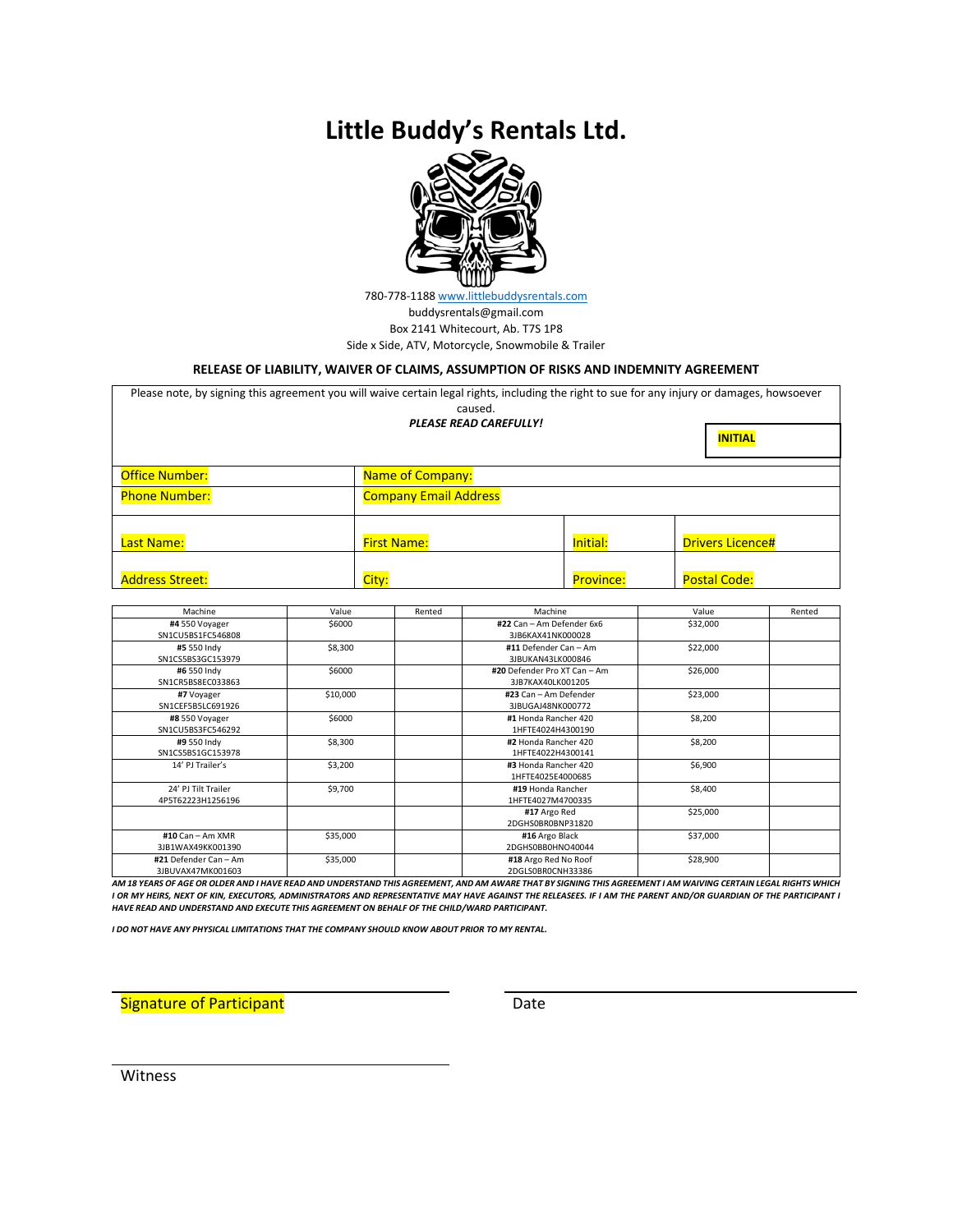## *THIS AGREEMENT MUST BY COMPLETED IN FULL, INITIALED, SIGNED, DATED AND WITNESSED BY LITTLE BUDDY'S RENTALS LTD.*

## TO: **Little Buddy's Rentals Ltd., HER MAJESTY THE QUEEN IN RIGHT OF THE PROVINCE OF ALBERTA and their directors, officers, employees, agents, guides, instructors, representatives, successors and assigns (hereinafter collectively referred to as the "Releasees"**

**DEFINTIONS**In this agreement the term "**ATVing**" shall include all activities, events or services provided, arranged, sponsored or authorized by Little Buddy's Rentals Ltd. including but not limited to: use or operation of All Terrain Vehicles (including, but not limited to side by sides, quads and snowmobiles, accessories and trailers (collectively, referred herein as "**ATVs**")); tours; transportation or travel to and/or from the trail head; unloading; driving; back country travel; orientation; seminars and sessions and all other such activities, events and services in any way connected with or related to Little Buddy's Rentals Ltd.

The term "**Negligence**" shall mean the failure of Little Buddy's Rentals Ltd. to take proper care or meet the required duty of care for your safety while ATVing.

# **ACKNOWLEGEMENT**

- 1. I,  $\blacksquare$ heirs and assigns.
- 2. I agree as a precondition to my participation in ATVing, and in further consideration of Little Buddy's Rentals Ltd. allowing me to do so, that I will be strictly bound by the terms of this Release of Liability, Waiver of Claims, Assumption of Risk and Indemnity Agreement (the "**Agreement**").
- 3. I acknowledge that I have been advised to wear a helmet while participating in ATVing. I am aware that there are technicians available to answer questions that I may have as to the proper use of the ATV.
- 4. I am aware that loose straps and clothing may become caught in the ATV during operation, and that not having proper foot and/or eye protection may result in injury.
- 5. I am aware that ATV capacity is as follows: a single person machine allows for one individual; a double person machine allows for up to two individuals.

## **ASSUMPTION OF RISK – BACK COUNTRY TRAVEL, WEATHER, ETC.**

- 1. I am aware that ATVing involves many inherent risks, dangers and hazards that may cause serious injury and possible death to participants.
- 2. I am aware that the back country used for ATVing is uncontrolled, unmarked, not inspected and involves many risks, dangers and hazards, including but not limited to: trees, tree wells and tree stumps; creeks; rocks, boulders, forest dead fall; holes and depressions; cliffs; variable and difficult conditions; logging roads, road bans, cut-banks, fences and other man-made structures; mechanical failure of ATV's; difficulty or inability to control one's speed and direction; loss of balance resulting in flipping or rolling the ATV; encounters with wildlife including bears, cougars and wolves; travel on highways and back country roads; collision with other ATV's other motorized vehicles, equipment, others persons or other natural or man-made objects; becoming lost or separated from the other participants; negligence of other participants; and NEGLIGENCE OF THE PART OF THE RELEASEES, INCLUDING THE FAILURE OF THE RELEASEES TO SAFEGUARD OR PROTECT ME FROM THE RISKS, DANGERS AND HAZARDS OF ATVING.
- 3. I am aware that Communication in the back-country terrain is difficult and in the event of an accident, rescue or medical treatment may not be readily available.
- 4. I am aware that weather conditions may be extreme and can change rapidly without warning, making traveling by ATV hazardous.
- 5. I fully understand and acknowledge the risks and dangers associated with my participation in ATVing and I freely accept and fully assume all such risks, dangers and hazards, and the possibility of personal injury, death, property damage or loss resulting therefrom.
- 6. I am aware that some of the ATVs may have aftermarket accessories to enhance comfort, performance or safety. These accessories may affect the vehicles handling or stability. I fully understand that it is my responsibility to request any additional information I may require from the Lessees to enable me to be competent and knowledgeable about the safe operation of the ATV.

#### *I FREELY ACCEPT AND FULLY ASSUME ALL RISKS, DANGERS AND HAZARDS AND THE POSSIBILITY OF PERSONAL INJURY, DEATH, PROPERTY DAMAGE OR LOSS OF RESULTING THEREFROM.* **THE ATVS**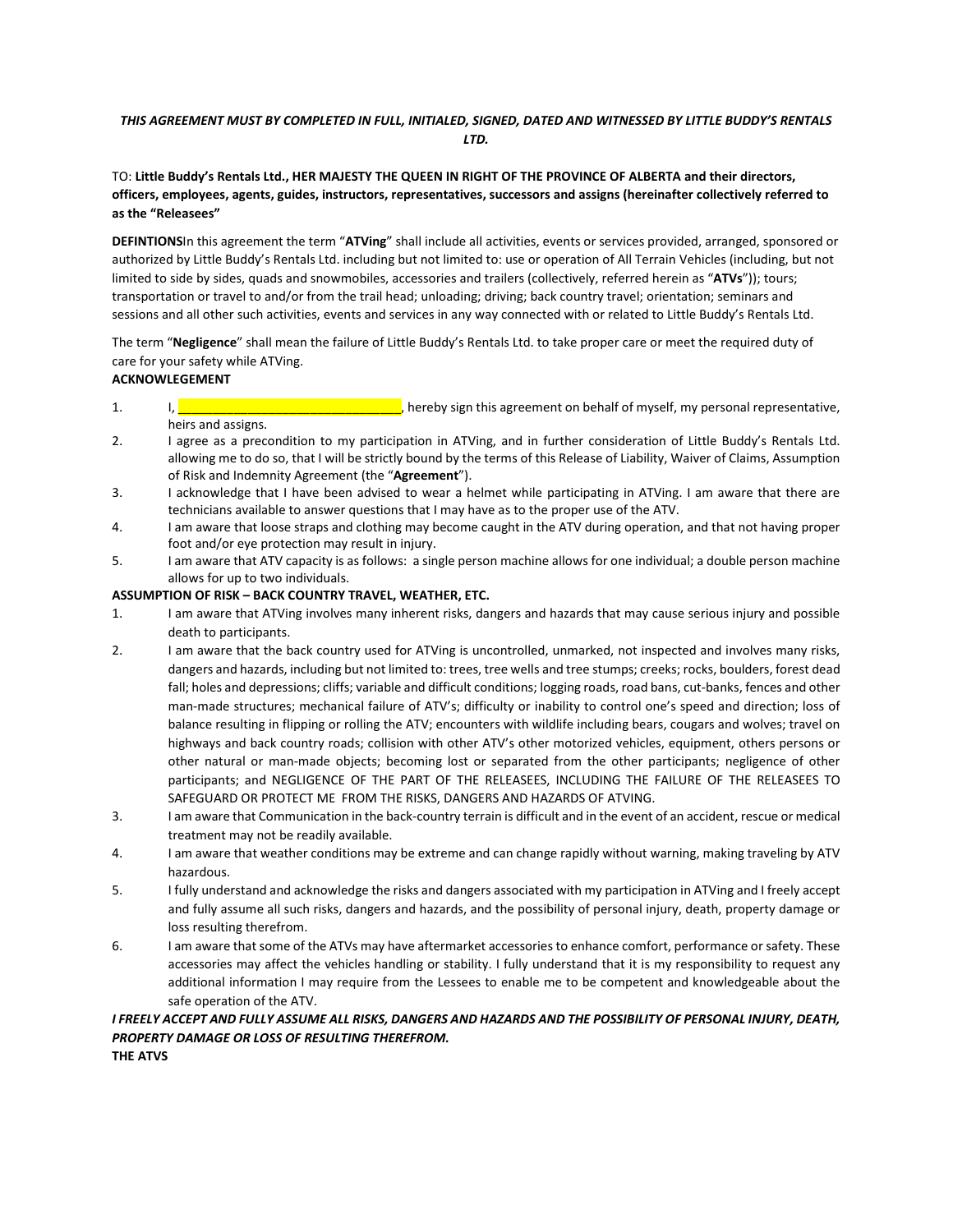- 1. I understand that the use of an ATV and related equipment furnished by Little Buddy's Rentals Ltd. constitutes an acceptance of said equipment on an "AS IS" basis. I agree to pay for any damage I cause to said equipment or property of others.
- 2. I understand that all equipment must be returned in clean, undamaged condition, with a full tank of the recommended fuel (DO NOT USE ETHANOL BLENDED FUELS). Failure to clean the ATV will result in a \$125.00 cleaning fee. Failure to return with ATV with a full tank of fuel will result in a \$100.00 refueling fee.
- 3. I agree to pay a \$3,000.00 refundable security deposit (the "**Security Deposit**"), subject to an equipment inspection by Little Buddy's Rentals Ltd. completed upon return of the equipment.
- 4. I understand that in the event the ATV has damage, Little Buddy's Rentals Ltd. reserves the right to either a) charge me for all necessary repairs, at manufacturer's costs or b) charge me the full retail value of the
- 5. machine as of the date of damage. I am aware that my Security Deposit may be used to cover any damages or fees resulting from damages or necessary repairs of the equipment.
- 6. If I fail to return any or all equipment used by me in the participation of ATVing, I agree to reimburse Little Buddy's Rentals Ltd. for replacement cost. If Little Buddy's Rentals Ltd. is required to search for property or equipment used by me in the participation of this activity due to irresponsible action by me, I will pay for said search.
- 7. I agree to immediately contact the local authorities and Little Buddy's Rental's Ltd. in the event of an accident, theft, seizure or vandalism. Impound costs and additional rental fees will be applied.

## **RELEASE THE LIABILITY, WAIVER OF CLAIMS AND INDEMNITY**

In consideration of the Releasees allowing me to participate in ATVing and for permitting my use of their premises, equipment, trails and other facilities, and for other good and valuable consideration, the receipt and sufficiency of which is acknowledged, I hereby agree as the follows:

- 1. **TO WAIVE ANY AND ALL CLAIMS** that I have or may in the future have against **the Releasees**, and **TO RELEASE THE RELEASEES** from any and all liability for any loss, damage, expense or injury including death that I may suffer or that my next of kin may suffer as a result of my participation in ATVing, **DUE TO ANY CAUSE WHATSOEVER, INCLUDING NEGLIGENCE OR BREACH OF CONTRACT, OR BREACH OF ANY STATUTORY OR OTHER DUTY OF CARE, INCLUDING ANY DUTY OF CARE OWED UNDER THE OCCUPIERS LIABILITY ACT, RSA 2000, c O-4, ON THE PART OF THE RELEASEES, AND INCLUDING THE FAILURE ON THE PART OF THE RELEASEES TO SAFEGAURD OR PROTECT ME FROM THE RISKS, DANGERS AND HAZARDS OF THE ATVING REFERRED TO ABOVE.**
- 2. **TO HOLD HARMLESS AND INDEMNIFY THE RELEASEES** from any and all liability for any property damage of or personal injury to, any third party, resulting from my participation in ATVing.
- 3. This agreement shall be effective and binding upon my heirs, next of kin, executors, administrators, and representatives, in the event of my death or incapacity.
- 4. This Agreement and any rights, duties and obligations as between the parties to this Agreement shall be governed by the interpreted solely in accordance with the laws of the Province of Alberta and no other jurisdiction.Any litigation involving the parties to this Agreement shall be bought solely within the Province of Alberta and shall be within the exclusive jurisdiction of the Courts of the Province of Alberta.
- 5. **I WILL BE RESPONSIBLE TO PROMPTLY REIMBURSE LITTLE BUDDY'S RENTALS LTD. FOR ANY LOSS OR DAMAGE TO THEIR EQUIPMENT OR ACCESSORIES**, however arising, weather caused by my negligence or otherwise, including the cost of the parts, labor, and freight incurred in repairing the damages that I cause.
- 6. **PROHIBITED USE:** The vehicle shall not be operated by anyone not named in the agreement, by anyone whose riding ability is impaired by alcohol, drugs, fatigue or medication, or to tow or push any vehicle or person.
- 7. **Privacy:** I authorize Little Buddy's Rentals Ltd. to copy my photo identification for their use only, and for the term of the rental. I understand that my information will be kept private and not released to anyone.

In entering into this Agreement, I am not relying on any oral or written representations or statements made by the Releasees with respect to the safety of ATVing, other than what is set forth in this Agreement.

**Booking:** Please contact us in advance to book the equipment/dates that you want. We will collect the rental fee at this time to secure your reservation. The security /damage deposit will be due at the time of pick up.

INITIALS: